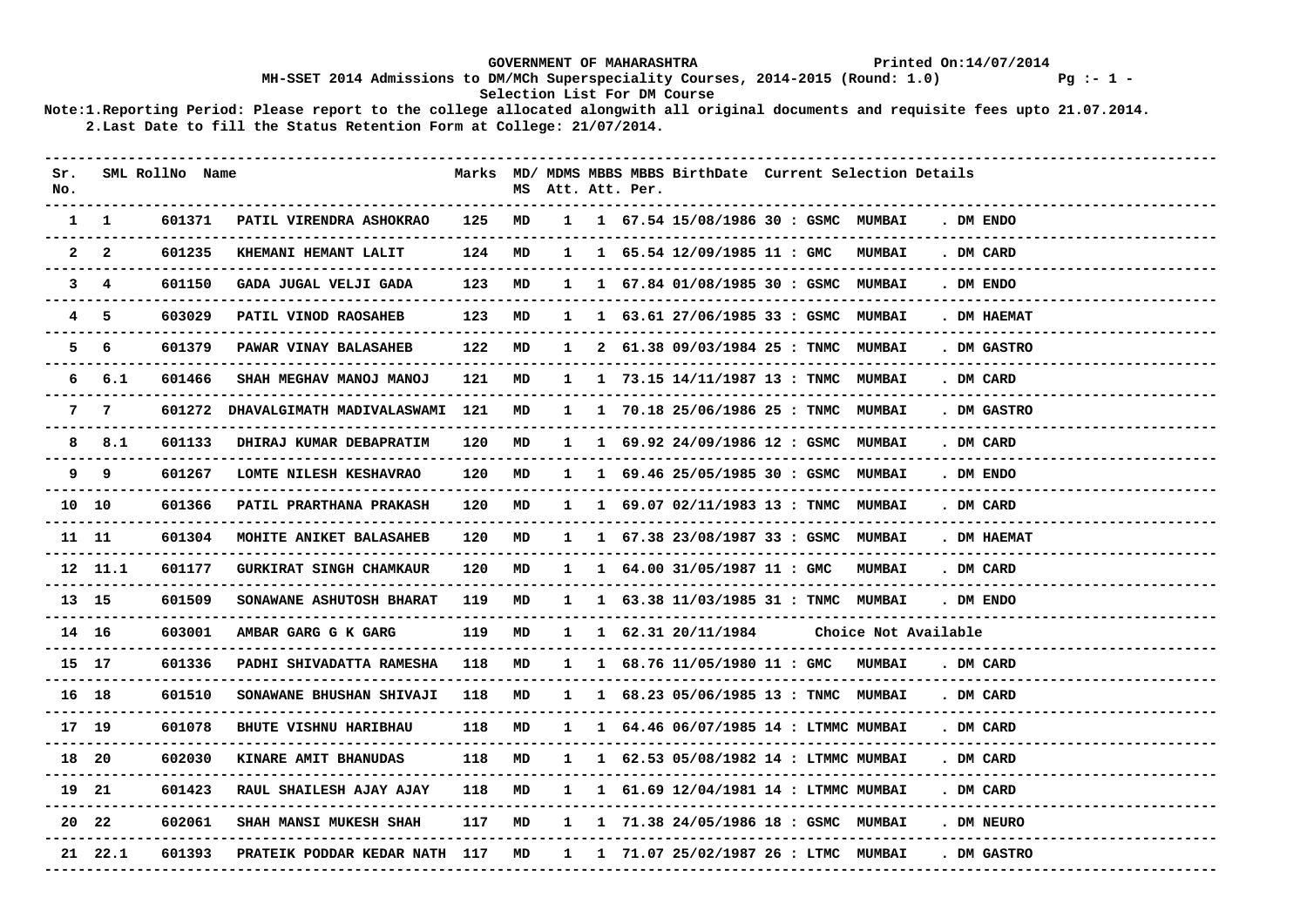### GOVERNMENT OF MAHARASHTRA **Printed On:14/07/2014 MH-SSET 2014 Admissions to DM/MCh Superspeciality Courses, 2014-2015 (Round: 1.0) Pg :- 2 - Selection List For DM Course**

| Sr.<br>No. |                 | SML RollNo Name    |                                  |        |    |              | MS Att. Att. Per. | Marks MD/ MDMS MBBS MBBS BirthDate Current Selection Details |                      |             |                    |
|------------|-----------------|--------------------|----------------------------------|--------|----|--------------|-------------------|--------------------------------------------------------------|----------------------|-------------|--------------------|
|            | 22 23           | 601480<br>-------- | <b>SHARMA VISHAL</b>             | 117    | MD |              |                   | 1 1 70.07 01/07/1988 12 : GSMC MUMBAI                        |                      | . DM CARD   |                    |
|            | 23 24           | 601547             | UMESH TULSIDAS VARYANI           | 117    | MD |              |                   | 1 1 68.69 16/08/1987 21 : GSMC MUMBAI                        |                      | . DM NEPHRO |                    |
|            | 24 24.1         | 601328             | NIKHIL SONTHALIA PRADEEP         | 117    | MD |              |                   | 1 66.39 29/03/1988 24 : GSMC MUMBAI                          |                      | . DM GASTRO |                    |
|            | 25 25           | 601185             | HINABEN DAYALAL FALDU            | 117 MD |    |              |                   | 1 1 65.46 06/11/1985 17 : GMC MUMBAI                         |                      | . DM NEURO  |                    |
|            | 26 26           | 601378             | PAWAR PRASHANT SURESH            | 117    | MD |              |                   | 1 1 64.77 15/05/1986 14 : LTMMC MUMBAI                       |                      | . DM CARD   |                    |
|            | 27, 26.1        | 601211             | KAHALEKAR VINIT                  | 117    | MD |              |                   | 1 1 64.77 28/11/1986 24 : GSMC MUMBAI                        |                      | . DM GASTRO |                    |
|            | 28 31           | 601356             | PATEL RUCHIR SAURABHKUMAR 116    |        | MD |              |                   | 1 1 71.38 18/12/1987 26 : LTMC MUMBAI                        |                      | . DM GASTRO |                    |
|            | 29 31.1         | 601102             | <b>CHOKSI DHAVAL</b>             | 116 MD |    |              |                   | 1 1 69.58 16/08/1986 26 : LTMC MUMBAI                        |                      | . DM GASTRO |                    |
|            | 30 33           | 603015             | GODKHINDI VISHWAPRIYA            | 116 MD |    |              |                   | 1 1 67.76 30/06/1985                                         | Choice Not Available |             |                    |
|            | 31 33.1         | 601092             | CHAUBAL ALISHA NITIN             | 116    | MD |              |                   | 1 1 66.34 28/01/1987 26 : LTMC MUMBAI                        |                      | . DM GASTRO |                    |
|            | $32 \quad 33.2$ | 601172             | GOUTAM S VAGGAR SIDDAPPA         | 116    | MD | $\mathbf{1}$ |                   | 1 66.15 01/06/1984 12 : GSMC MUMBAI                          |                      | . DM CARD   |                    |
|            | 33 34           | 601448             | SANKALECHA TUSHAR HIRALAL 116 MD |        |    |              |                   | 1 1 63.54 26/06/1985 27 : GMC G NAGPUR                       |                      | . DM GASTRO |                    |
|            | 34 35           | 601521             | SULTAN AMAR GAJANAN              | 116    | MD |              |                   | 1 1 62.92 17/09/1984 21 : GSMC MUMBAI                        |                      | . DM NEPHRO |                    |
|            | 35 36           | 601194             | <b>JADHAV SWAPNIL NARAYAN</b>    | 116    | MD |              |                   | 1 1 62.15 10/06/1984 22 : TNMC MUMBAI                        |                      | . DM NEPHRO |                    |
|            | 36, 36.1        | 601044             | ASHWATHY HARIDAS HARIDAS         | 116    | MD |              |                   | 1 1 59.31 04/02/1987 23 : BHIMS MUMBAI                       |                      | . DM NEPHRO |                    |
|            | 37 40           | 601426             | <b>RAUT NIKHIL DATTATRAYA</b>    | 115 MD |    |              |                   | 1 1 69.76 05/05/1985 15 : BHMC MUMBAI                        |                      | . DM CARD   |                    |
|            | 38 41.1         | 601070             | BHARGAVA RISHI ASHOKKUMAR 115    |        | MD |              |                   | 1 1 66.38 20/10/1986 12 : GSMC MUMBAI                        |                      | . DM CARD   |                    |
|            | 39 41.11        | 601354             | PATEL JIGNESH LABHUBHAI          | 115    | MD |              |                   | 1 1 65.77 25/03/1987 15 : BHMC MUMBAI                        |                      | . DM CARD   |                    |
|            | 40 41.2         | 601247             | KRISHNA SOMANI                   | 115    | MD | $\mathbf{1}$ |                   | 1 65.69 13/01/1987 23 : BHIMS MUMBAI                         |                      | . DM NEPHRO | ------------------ |
|            | 41 41.3         | 601545             | UDGIRKAR SUHAS                   | 115 MD |    |              |                   | 1 1 65.62 01/08/1987 12 : GSMC MUMBAI                        |                      | . DM CARD   |                    |
|            | 42 41.4         | 603023             | NESARGI ADITYA MILIND            | 115    | MD |              |                   | 1 1 65.46 01/11/1985                                         | Choice Not Available |             |                    |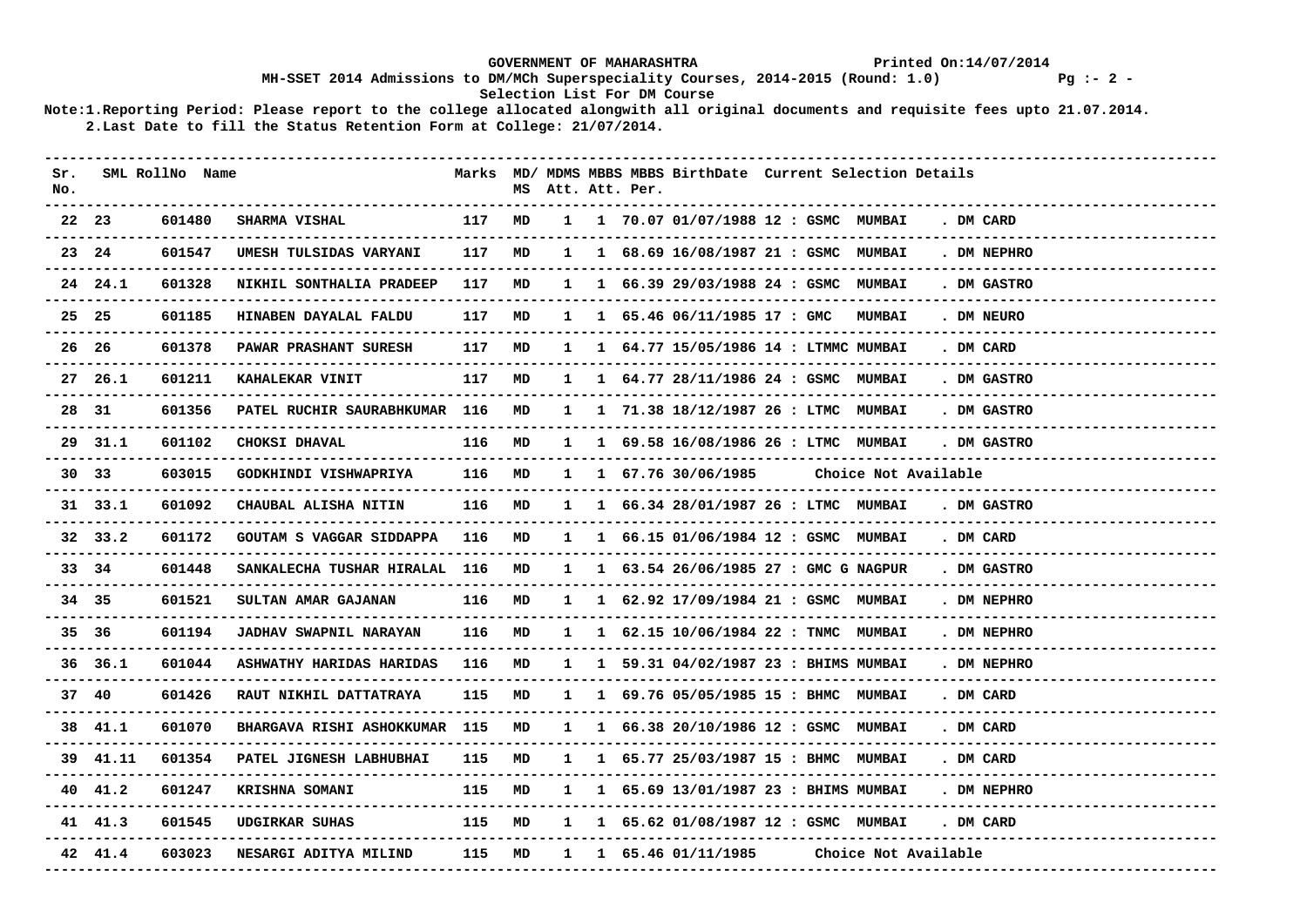## GOVERNMENT OF MAHARASHTRA **Printed On:14/07/2014 MH-SSET 2014 Admissions to DM/MCh Superspeciality Courses, 2014-2015 (Round: 1.0) Pg :- 3 - Selection List For DM Course**

| Sr.<br>No. |                 | SML RollNo Name |                                  |        |    |              | MS Att. Att. Per. |                                          | Marks MD/ MDMS MBBS MBBS BirthDate Current Selection Details                  |
|------------|-----------------|-----------------|----------------------------------|--------|----|--------------|-------------------|------------------------------------------|-------------------------------------------------------------------------------|
|            | 43 43           | 601444          | SANGEET SAWRAV SATISH            | 115 MD |    |              |                   |                                          | 1 1 65.23 17/04/1983 16 : GMC NAGPUR<br>. DM CARD                             |
|            | 44 44           | 601134          | DHAKATE TUSHAR ARUN ARUN         | 115    | MD |              |                   | 1 1 62.69 18/05/1986                     | Choice Not Available                                                          |
|            | 45 48.1         | 601071          | BHATTI AMIT ASHOK ASHOK          | 114 MD |    | $\mathbf{1}$ |                   |                                          | 1 69.38 29/03/1987 18 : GSMC MUMBAI<br>. DM NEURO                             |
|            | 46 49           | 601555          | <b>VEKHANDE CHETAN</b>           | 114 MD |    |              |                   |                                          | 1 1 67.61 08/04/1986 12 : GSMC MUMBAI<br>. DM CARD                            |
|            | 47 49.1         | 601369          | PATIL SARIKA BAPUSO              | 114 MD |    |              |                   | 1 1 67.46 01/09/1985 17 : GMC            | <b>MUMBAI</b><br>. DM NEURO                                                   |
|            | 48 49.2         | 601060          | BEEDKAR AMEY ARUN ARUN           | 114 MD |    |              |                   |                                          | 1 1 66.30 17/01/1986 16 : GMC NAGPUR<br>. DM CARD                             |
|            | 49 49.21        | 601348          | PARIKH ROHAN PRAVINBHAI          | 114 MD |    |              |                   | 1 1 64.57 09/09/1986                     | Choice Not Available<br>------------------------                              |
|            | $50 \quad 49.3$ | 601350          | PATEL AMIT KARSAN PATEL          | 114 MD |    |              |                   | 1 1 63.23 02/01/1985                     | Choice Not Available                                                          |
|            | 51 49.4         | 601090          | CHANDNANI SANJAY JAGDISH         | 114 MD |    |              |                   |                                          | 1 1 61.45 31/05/1986 20 : BHIMS MUMBAI<br>. DM NEURO                          |
|            | 52 50           | 601382          | PHUTANE MUKUND VASANTRAO         | 114    | MD | 2            |                   |                                          | 1 63.54 18/01/1985 19 : TNMC MUMBAI<br>. DM NEURO                             |
|            | 53 56           | 601287          | MANOJKUMAR PATIL MADHUKAR        | 113    | MD | $\mathbf{1}$ |                   |                                          | 1 68.92 04/12/1985 20 : BHIMS MUMBAI<br>. DM NEURO<br>----------------------- |
|            | 54 57           | 601008          | AENDOLE DEEPALI BHAGWAN          | 113 MD |    |              |                   | $1 \quad 1 \quad 68.69 \quad 24/10/1985$ | Choice Not Available<br>------------------------                              |
|            | 55 58           | 601524          | SUPARNA AJIT RAO AJIT M          | 113    | MD |              |                   | 1 1 66.98 31/01/1986                     | Choice Not Available<br>-------------------------                             |
|            | 56 60.1         | 601364          | PATIL NAHUSH DILIP DILIP         | 113    | MD |              |                   | 1 1 62.92 16/01/1986                     | Choice Not Available                                                          |
|            | 57 61           | 601245          | KOTHARI KAUMIL VIPUL             | 113    | MD |              |                   | $1 \quad 1 \quad 62.30 \quad 21/04/1987$ | Choice Not Available                                                          |
|            | 58 62           | 601283          | MANE MAHESHKUMAR DARYAPPA 113 MD |        |    |              |                   | $1 \quad 1 \quad 62.00 \quad 13/04/1987$ | Choice Not Available                                                          |
|            | 59 63           | 603004          | <b>BALAR HASMUKHKUMAR</b>        | 113    | MD |              |                   | 1 1 59.92 01/05/1987                     | Choice Not Available<br>--------------------------                            |
|            | 60 64           | 601435          | SAGAR DESAI KASHINATH            | 113    | MD | $\mathbf{2}$ |                   | 1 63.20 13/01/1986                       | Choice Not Available                                                          |
|            | 61 65           | 602058          | SANDEEP PREMNARAYAN              | 113    | MD | 3            |                   |                                          | 1 59.30 23/01/1978 29 : LTMC MUMBAI . DM NEONATO                              |
|            | 62 67           | 601455          | SATYAM SATYARTH BINOD            | 112 MD |    |              |                   | 1 1 71.07 06/08/1987                     | Choice Not Available                                                          |
|            | 63 68           | 601396          | PREETAM KUMAR PRAKASH            | 112    | MD |              |                   | 1 1 70.61 03/08/1984                     | Choice Not Available                                                          |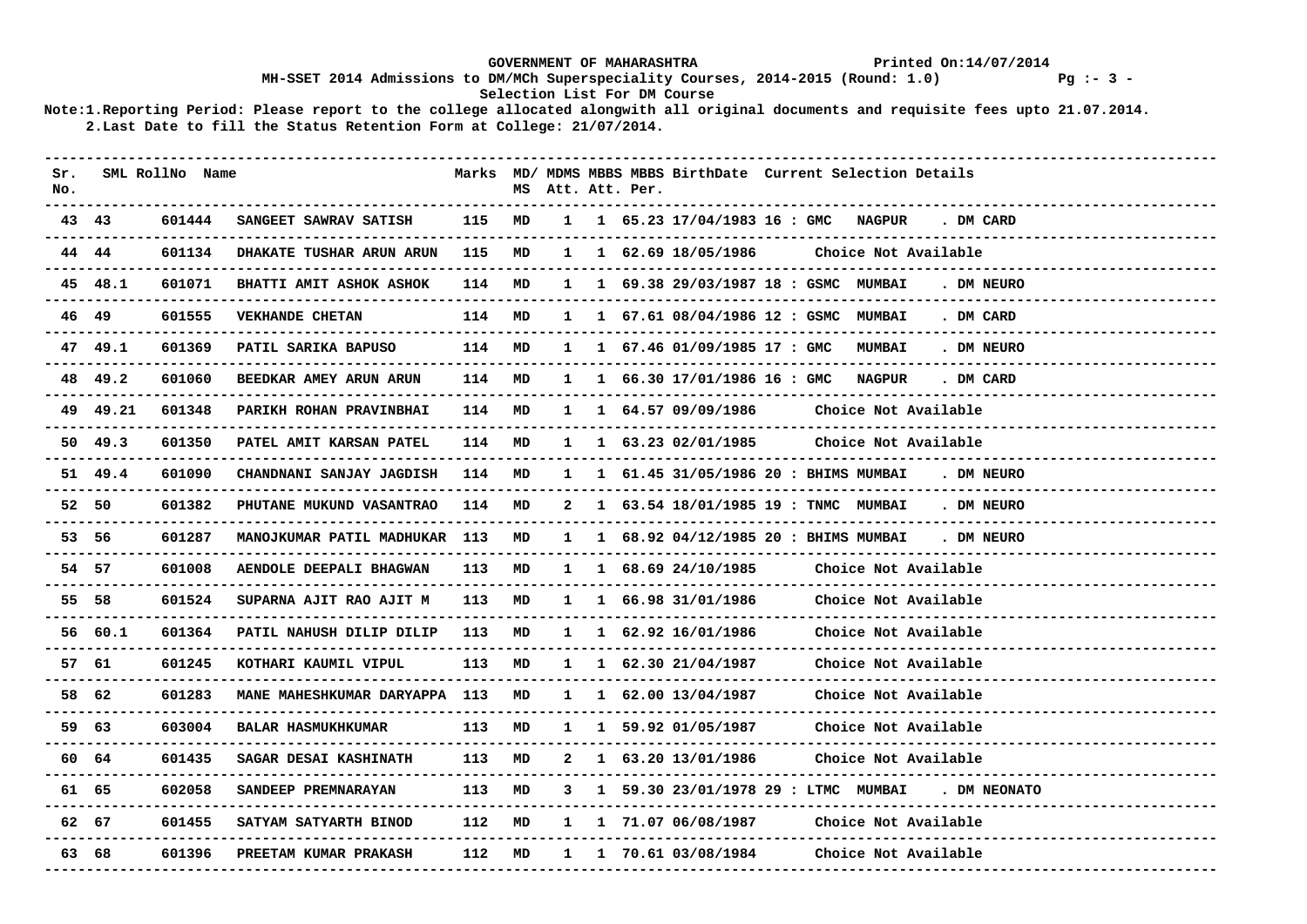### GOVERNMENT OF MAHARASHTRA **Printed On:14/07/2014 MH-SSET 2014 Admissions to DM/MCh Superspeciality Courses, 2014-2015 (Round: 1.0) Pg :- 4 - Selection List For DM Course**

| Sr.<br>No. |          | SML RollNo Name |                               |     | MS |              | Att. Att. Per. |                                          | Marks MD/ MDMS MBBS MBBS BirthDate Current Selection Details |
|------------|----------|-----------------|-------------------------------|-----|----|--------------|----------------|------------------------------------------|--------------------------------------------------------------|
|            | 64 68.01 | 601497          | SHWETA SURESH KHURANA         | 112 | MD |              |                | $1 \quad 1 \quad 69.76 \quad 09/07/1987$ | Choice Not Available                                         |
|            | 65 68.1  | 601035          | ANSARI BASHEERUDDIN           | 112 | MD | $\mathbf{1}$ |                | 1 69.54 17/11/1986                       | Choice Not Available                                         |
|            | 66 69.1  | 601307          | MONIKA SHARMA TAJESHWAR       | 112 | MD | $\mathbf{1}$ |                | 1 69.07 21/12/1986                       | Choice Not Available                                         |
|            | 67 70    | 608004          | DIAS RAYLENE JOSINHO          | 112 | MD |              |                |                                          | 1 69.00 02/04/1982 35 : GSMC MUMBAI<br>. DM PAED ANAE        |
|            | 68 70.1  | 601317          | NADAF SWALEHA NURULLA         | 112 | MD |              |                | $1 \quad 1 \quad 68.77 \quad 21/12/1986$ | Choice Not Available                                         |
|            | 69 72    | 601445          | SANGOI PARIN CHANDRAKANT      | 112 | MD | $\mathbf{1}$ |                | 1 66.77 16/12/1984                       | Choice Not Available                                         |
|            | 70 73    | 601437          | SALIL MILIND VAIDYA           | 112 | MS | 1            |                | 1 65.15 20/12/1985                       | Choice Not Available                                         |
|            | 71 74    | 601294          | MAYUR VINAYAKRAO PATIL        | 112 | MD | $\mathbf{1}$ |                | 1 64.76 14/03/1987                       | Choice Not Available                                         |
|            | 72 75    | 602034          | MADHUSUDHAN D S               | 112 | MD | $\mathbf{1}$ |                |                                          | 1 64.45 16/05/1985 28 : GSMC MUMBAI<br>. DM NEONATO          |
|            | 73 77    | 601347          | PARIKH PALLAV YOGESHBHAI      | 112 | MD | $\mathbf{1}$ |                | 1 62.46 06/09/1986                       | Choice Not Available                                         |
|            | 74 80    | 602010          | <b>BHISIKAR SWAPNIL</b>       | 112 | MD | 2            |                | 1 68.76 26/03/1985                       | Choice Not Available                                         |
|            | 75 96    | 601069          | <b>BHARGAVA PRABHAT</b>       | 111 | MD |              |                | 1 63.07 06/11/1986                       | Choice Not Available                                         |
|            | 76 106   | 608008          | KARNIK PRIYANKA PRADEEP       | 110 | MD | 1            |                |                                          | 1 68.53 10/03/1985 35 : GSMC MUMBAI<br>. DM PAED ANAE        |
|            | 77 183   | 601295          | MEHTA DHRUV PANKAJ PANKAJ     | 106 | MD | $\mathbf{1}$ |                | $1\quad 62.29\quad 14/12/1985$           | Choice Not Available                                         |
|            | 78 184.1 | 608010          | <b>MANGE MEHUL ANILKUMAR</b>  | 106 | MD | 1            |                |                                          | 1 61.69 02/04/1985 34 : GSMC MUMBAI<br>. DM CARD ANAE        |
|            | 79 200.1 | 608017          | <b>VAISHNAV SACHIN</b>        | 105 | MD |              |                |                                          | 1 62.69 24/01/1985 34 : GSMC MUMBAI<br>. DM CARD ANAE        |
|            | 80 217   | 608009          | MAHADEVAN VAIDYANATHAN NM 104 |     | MD | $\mathbf{1}$ |                | 1 67.23 20/12/1986                       | Choice Not Available                                         |
|            | 81 222.1 | 602042          | NITIN AVINASH YELIKAR         | 104 | MD | 1            |                | 1 58.77 16/06/1987                       | Choice Not Available                                         |
|            | 82 247   | 601191          | IRANI AZAD MARAZBAN           | 102 | MS | 1            |                | 1 70.69 26/08/1986                       | Choice Not Available                                         |
|            | 83 260   | 602078          | WADILE SANTOSH ROHIDAS        | 102 | MD | $\mathbf{1}$ |                | 1 60.92 08/09/1984                       | Choice Not Available                                         |
|            | 84 283   | 604002          | PATIL CHETAN YUVRAJ           | 101 | MD | 1            |                |                                          | 1 64.46 09/05/1986 32 : GSMC MUMBAI<br>. DM PHARMA           |